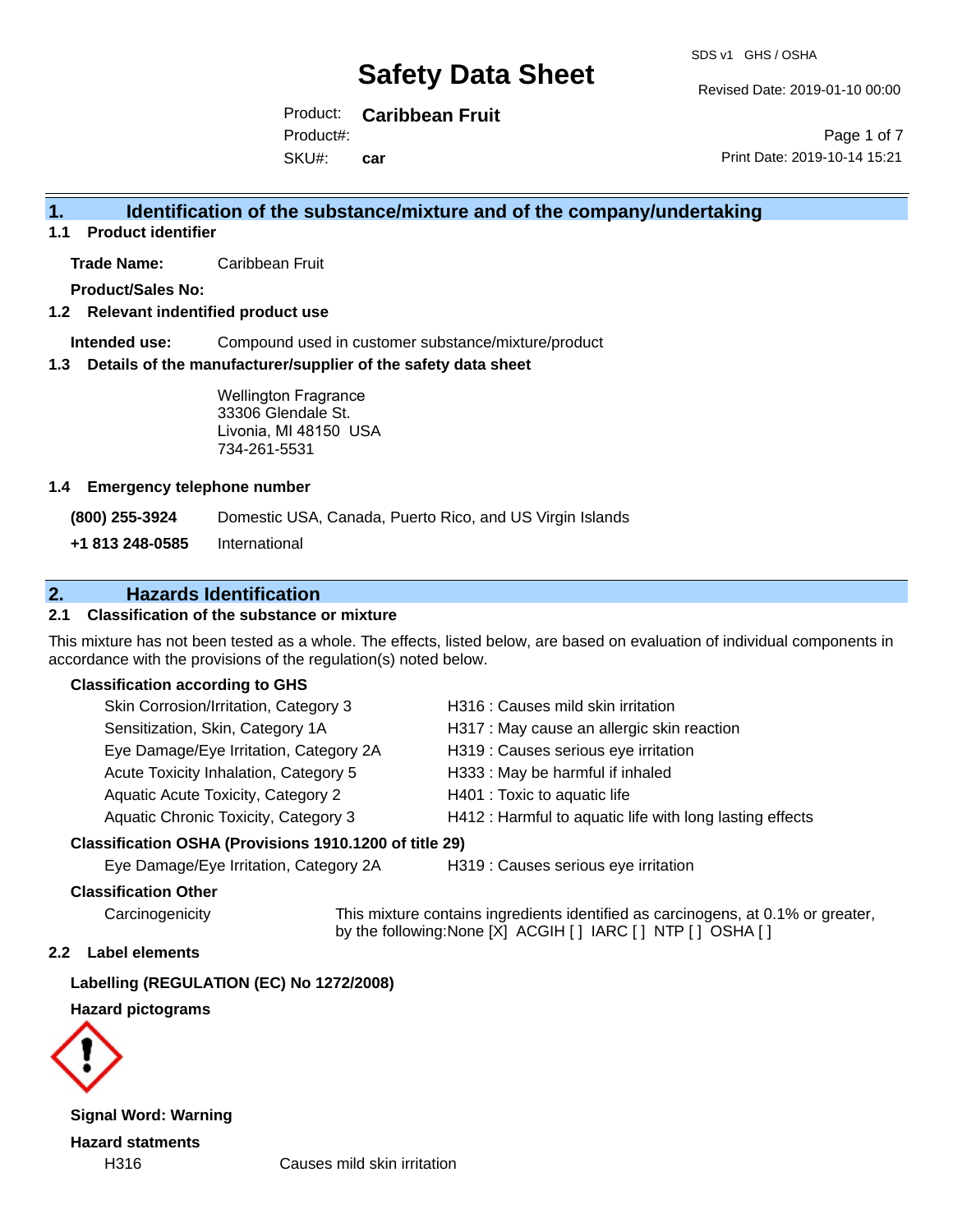#### SDS v1 GHS / OSHA

# **Safety Data Sheet**

## Product: **Caribbean Fruit**

SKU#: Product#: **car**

| H317                            | May cause an allergic skin reaction                                                                                              |
|---------------------------------|----------------------------------------------------------------------------------------------------------------------------------|
| H319                            | Causes serious eye irritation                                                                                                    |
| H333                            | May be harmful if inhaled                                                                                                        |
| H401                            | Toxic to aquatic life                                                                                                            |
| H412                            | Harmful to aquatic life with long lasting effects                                                                                |
| <b>Precautionary Statements</b> |                                                                                                                                  |
| <b>Prevention:</b>              |                                                                                                                                  |
| P <sub>264</sub>                | Wash hands thoroughly after handling                                                                                             |
| P272                            | Contaminated work clothing should not be allowed out of the workplace                                                            |
| P <sub>273</sub>                | Avoid release to the environment                                                                                                 |
| <b>Response:</b>                |                                                                                                                                  |
| $P302 + P352$                   | IF ON SKIN: Wash with soap and water                                                                                             |
| $P304 + P312$                   | IF INHALED: Call a POISON CENTER or doctor/physician if you feel unwell                                                          |
| $P305 + P351 + P338$            | IF IN EYES: Rinse cautiously with water for several minutes Remove contact lenses if<br>present and easy to do. continue rinsing |
| $P333 + P313$                   | If skin irritation or a rash occurs: Get medical advice/attention                                                                |
| P337 + P313                     | If eye irritation persists: Get medical advice/attention                                                                         |
| P363                            | Wash contaminated clothing before reuse                                                                                          |
| Athen Hamanda                   |                                                                                                                                  |

# **2.3 Other Hazards**

**no data available**

# **3. Composition/Information on Ingredients**

### **3.1 Mixtures**

This product is a complex mixture of ingredients, which contains among others the following substance(s), presenting a health or environmental hazard within the meaning of the UN Globally Harmonized System of Classification and Labeling of Chemicals (GHS):

| CAS#<br>Ingredient     | EC#                 | Conc.<br>Range | <b>GHS Classification</b>          |
|------------------------|---------------------|----------------|------------------------------------|
| 84-66-2                | 201-550-6           | $50 - 60 \%$   | H316; H402                         |
| Diethyl phthalate      |                     |                |                                    |
| 104-67-6               | 203-225-4           | $10 - 20 \%$   | H316; H402; H412                   |
|                        | gamma-Undecalactone |                |                                    |
| 706-14-9               | 211-892-8           | $5 - 10 \%$    | H316                               |
|                        | gamma-Decalactone   |                |                                    |
| 105-53-3               | 203-305-9           | $5 - 10 \%$    | H227; H319; H402                   |
| Diethyl malonate       |                     |                |                                    |
| 78-70-6                | 201-134-4           | $2 - 5 \%$     | H227; H303; H315; H317; H319; H402 |
| Linalool               |                     |                |                                    |
| 120-51-4               | 204-402-9           | $2 - 5 \%$     | H302; H313; H400; H411             |
| <b>Benzyl Benzoate</b> |                     |                |                                    |
| 2639-63-6              | 220-136-6           | $2 - 5%$       | H227; H316                         |
| Hexyl butyrate         |                     |                |                                    |

Revised Date: 2019-01-10 00:00

Page 2 of 7 Print Date: 2019-10-14 15:21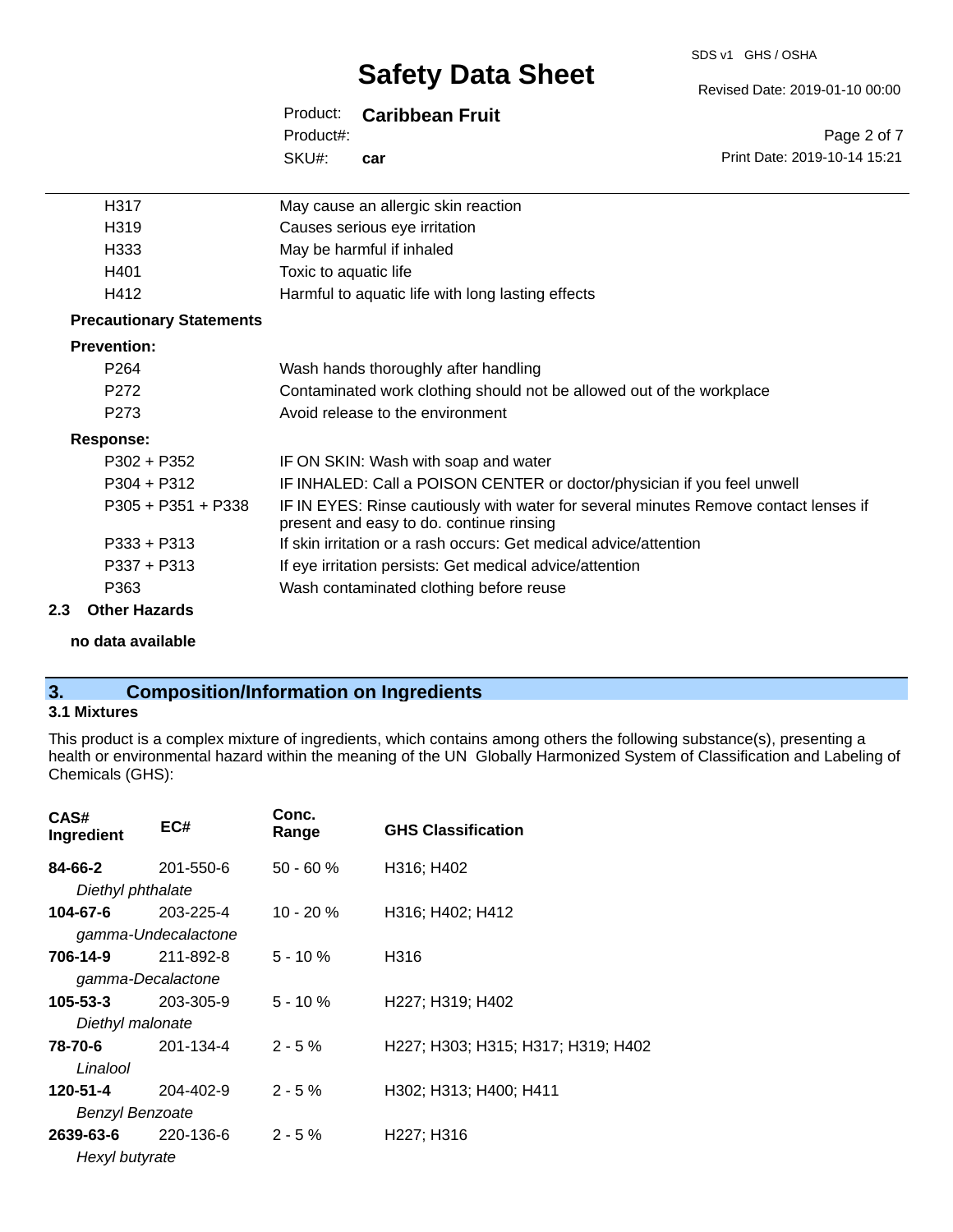Revised Date: 2019-01-10 00:00

# Product: **Caribbean Fruit**

SKU#: Product#: **car**

#### Page 3 of 7 Print Date: 2019-10-14 15:21

| CAS#<br>Ingredient                                                          | EC#                  | Conc.<br>Range | <b>GHS Classification</b>                                                                   |
|-----------------------------------------------------------------------------|----------------------|----------------|---------------------------------------------------------------------------------------------|
| 6378-65-0                                                                   | 228-952-4            | $2 - 5%$       | H316                                                                                        |
| Hexyl hexanoate                                                             |                      |                |                                                                                             |
| $104 - 61 - 0$                                                              | 203-219-1            | $2 - 5%$       | H316                                                                                        |
|                                                                             | gamma-Nonalactone    |                |                                                                                             |
| 101-86-0                                                                    | 202-983-3            | $1 - 2 \%$     | H303; H316; H317; H400; H411                                                                |
|                                                                             | Hexyl cinnamaldehyde |                |                                                                                             |
| 57378-68-4                                                                  | 260-709-8            | $0.1 - 1.0 \%$ | H302; H315; H317; H318; H400; H410                                                          |
| delta-1-(2,6,6-Trimethyl-3-cyclohexen-1-yl)-2-buten-1-one (delta-Damascone) |                      |                |                                                                                             |
| 2705-87-5                                                                   | 220-292-5            | $0.1 - 1.0 \%$ | H302; H312; H317; H332; H400; H410                                                          |
| Allyl cyclohexylpropionate                                                  |                      |                |                                                                                             |
| See Section 16 for full text of GHS classification codes                    |                      |                |                                                                                             |
|                                                                             |                      |                | See Section 16 for full text of GHS classification codes which where not shown in section 2 |

Total Hydrocarbon Content (%  $w/w$ ) = 0.30

# **4. First Aid Measures 4.1 Description of first aid measures Inhalation:** Remove from exposure site to fresh air and keep at rest. Obtain medical advice.

| Eye Exposure:         | Flush immediately with water for at least 15 minutes.<br>Contact physician if symptoms persist.               |
|-----------------------|---------------------------------------------------------------------------------------------------------------|
| <b>Skin Exposure:</b> | Remove contaminated clothes. Wash thoroughly with water (and soap).<br>Contact physician if symptoms persist. |
| Ingestion:            | Rinse mouth with water and obtain medical advice.                                                             |
|                       | 4.2 Most important symptoms and effects, both acute and delayed                                               |

| Symptoms:                                                                         | no data available                        |  |
|-----------------------------------------------------------------------------------|------------------------------------------|--|
| Risks:                                                                            | Refer to Section 2.2 "Hazard Statements" |  |
| Indication of any immediate medical attention and special treatment needed<br>4.3 |                                          |  |
| Treatment:                                                                        | Refer to Section 2.2 "Response"          |  |

| 5 <sub>1</sub><br><b>Fire-Fighting measures</b>                |                                                   |
|----------------------------------------------------------------|---------------------------------------------------|
| <b>Extinguishing media</b><br>5.1                              |                                                   |
| Suitable:                                                      | Carbon dioxide (CO2), Dry chemical, Foam          |
| <b>Unsuitable</b>                                              | Do not use a direct water jet on burning material |
| Special hazards arising from the substance or mixture<br>5.2   |                                                   |
| During fire fighting:<br><b>Advice for firefighters</b><br>5.3 | Water may be ineffective                          |
|                                                                |                                                   |
| <b>Further information:</b>                                    | Standard procedure for chemical fires             |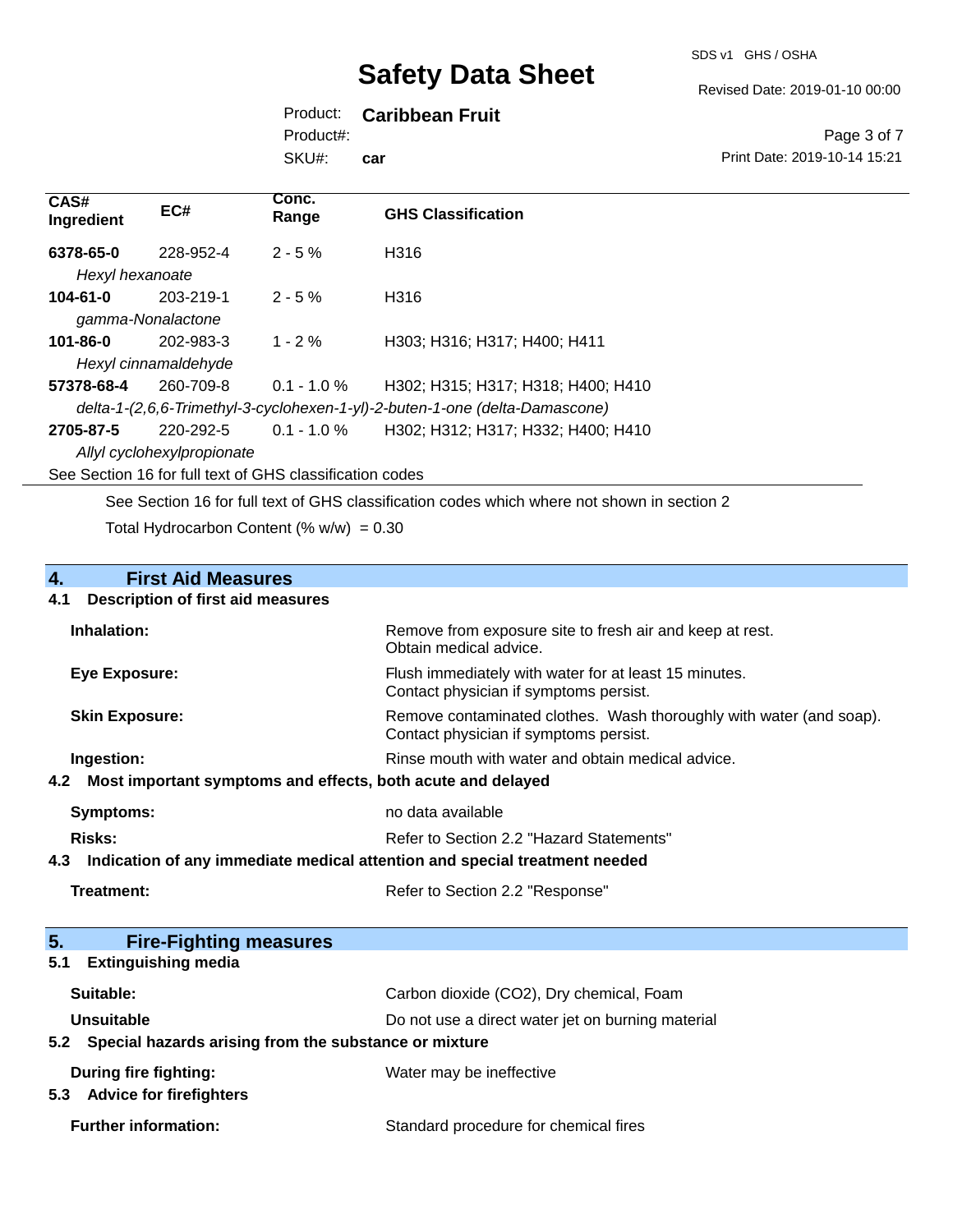#### Revised Date: 2019-01-10 00:00

Product: **Caribbean Fruit** Product#:

SKU#: **car**

Page 4 of 7 Print Date: 2019-10-14 15:21

#### **6. Accidental Release Measures**

#### **6.1 Personal precautions, protective equipment and emergency procedures**

Avoid inhalation and contact with skin and eyes. A self-contained breathing apparatus is recommended in case of a major spill.

#### **6.2 Environmental precautions**

Keep away from drains, soil, and surface and groundwater.

#### **6.3 Methods and materials for containment and cleaning up**

Clean up spillage promptly. Remove ignition sources. Provide adequate ventilation. Avoid excessive inhalation of vapors. Gross spillages should be contained by use of sand or inert powder and disposed of according to the local regulations.

#### **6.4 Reference to other sections**

Not Applicable

## **7. Handling and Storage**

#### **7.1 Precautions for safe handling**

Apply according to good manufacturing and industrial hygiene practices with proper ventilation. Do not drink, eat or smoke while handling. Respect good personal hygiene.

#### **7.2 Conditions for safe storage, including any incompatibilities**

Store in a cool, dry and ventilated area away from heat sources and protected from light in tightly closed original container. Avoid uncoated metal container. Keep air contact to a minimum.

#### **7.3 Specific end uses**

No information available

## **8. Exposure Controls/Personal Protection**

#### **8.1 Control parameters**

| <b>Exposure Limits:</b>        |                   |                                                                                                                                          |              |                                                   |             |             |  |
|--------------------------------|-------------------|------------------------------------------------------------------------------------------------------------------------------------------|--------------|---------------------------------------------------|-------------|-------------|--|
| <b>Component</b>               |                   |                                                                                                                                          | <b>ACGIH</b> | <b>ACGIH</b><br>TWA ppm STEL ppm TWA ppm STEL ppm | <b>OSHA</b> | <b>OSHA</b> |  |
| 84-66-2                        | Diethyl phthalate |                                                                                                                                          | 5            |                                                   |             |             |  |
| <b>Engineering Controls:</b>   |                   | Use local exhaust as needed.<br>8.2 Exposure controls - Personal protective equipment                                                    |              |                                                   |             |             |  |
| Eye protection:                |                   | Tightly sealed goggles, face shield, or safety glasses with brow guards and side shields, etc.<br>as may be appropriate for the exposure |              |                                                   |             |             |  |
| <b>Respiratory protection:</b> |                   | Avoid excessive inhalation of concentrated vapors. Apply local ventilation where appropriate.                                            |              |                                                   |             |             |  |

**Skin protection:** Avoid Skin contact. Use chemically resistant gloves as needed.

## **9. Physical and Chemical Properties**

#### **9.1 Information on basic physical and chemical properties**

| Appearance: | Liauid                          |
|-------------|---------------------------------|
| Odor:       | Conforms to Standard            |
| Color:      | Colorless to Pale Yellow (G0-3) |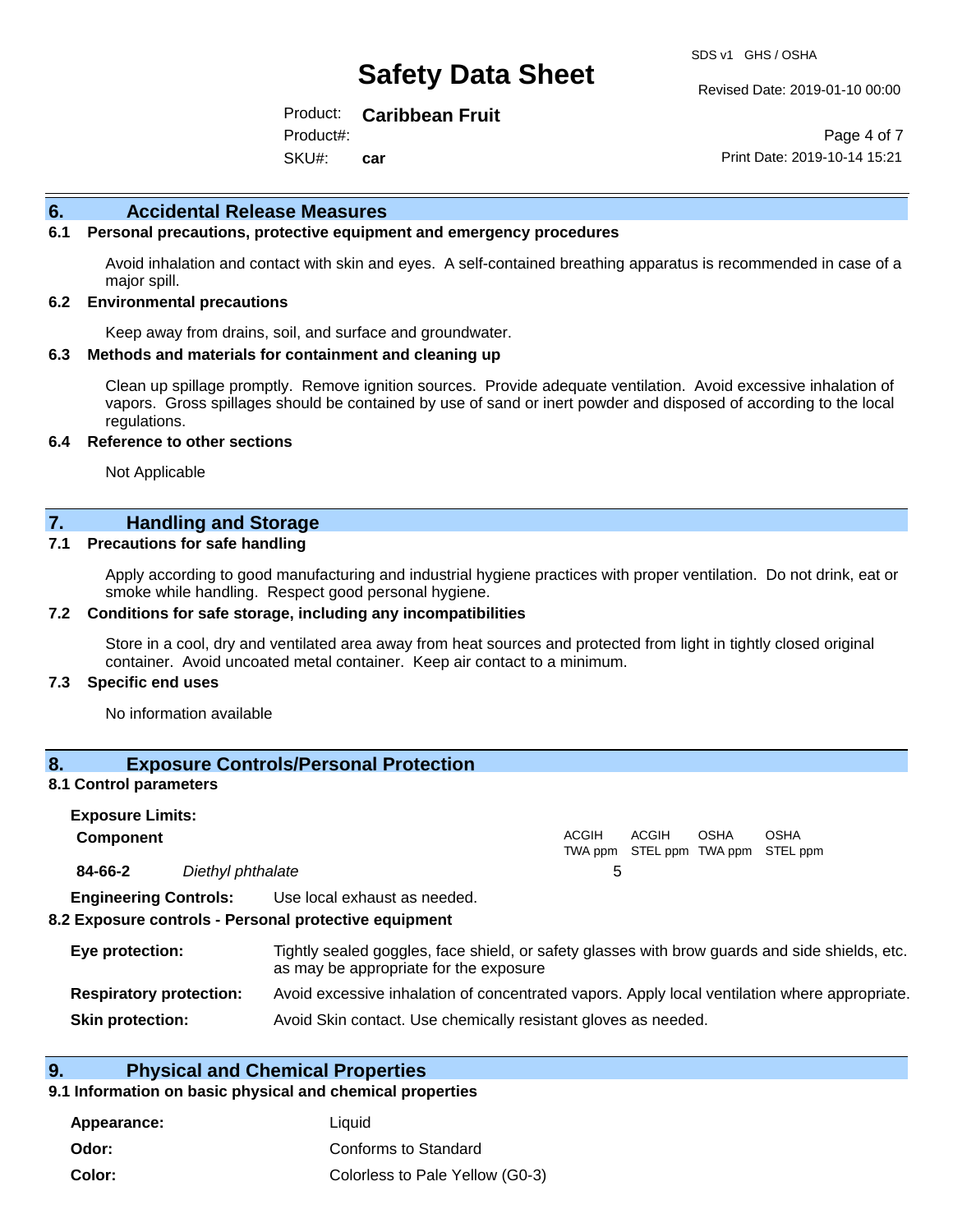#### SDS v1 GHS / OSHA

Revised Date: 2019-01-10 00:00

Product: **Caribbean Fruit** SKU#: Product#: **car**

Page 5 of 7 Print Date: 2019-10-14 15:21

| <b>Viscosity:</b>            | Liquid             |
|------------------------------|--------------------|
| <b>Freezing Point:</b>       | Not determined     |
| <b>Boiling Point:</b>        | Not determined     |
| <b>Melting Point:</b>        | Not determined     |
| <b>Flashpoint (CCCFP):</b>   | $>200$ F (93.33 C) |
| <b>Auto flammability:</b>    | Not determined     |
| <b>Explosive Properties:</b> | None Expected      |
| <b>Oxidizing properties:</b> | None Expected      |
| Vapor Pressure (mmHg@20 C):  | 0.0400             |
| %VOC:                        | 0.04               |
| Specific Gravity @ 25 C:     | 1.0320             |
| Density @ 25 C:              | 1.0290             |
| Refractive Index @ 20 C:     | 1.4750             |
| Soluble in:                  | Oil                |

# **10. Stability and Reactivity**

| 10.1 Reactivity                         | None                                               |
|-----------------------------------------|----------------------------------------------------|
| <b>10.2 Chemical stability</b>          | Stable                                             |
| 10.3 Possibility of hazardous reactions | None known                                         |
| 10.4 Conditions to avoid                | None known                                         |
| 10.5 Incompatible materials             | Strong oxidizing agents, strong acids, and alkalis |
| 10.6 Hazardous decomposition products   | None known                                         |

# **11. Toxicological Information**

#### **11.1 Toxicological Effects**

Acute Toxicity Estimates (ATEs) based on the individual Ingredient Toxicity Data utilizing the "Additivity Formula" **Acute toxicity - Oral - (Rat) mg/kg** Not classified - the classification criteria are not met

| Acute toxicity - Dermal - (Rabbit) mg/kg         | Not classified - the classification criteria are not met |
|--------------------------------------------------|----------------------------------------------------------|
| Acute toxicity - Inhalation - (Rat) mg/L/4hr     | (LD50: 24.4567) May be harmful if inhaled                |
| <b>Skin corrosion / irritation</b>               | May be harmful if inhaled                                |
| Serious eye damage / irritation                  | Causes serious eye irritation                            |
| <b>Respiratory sensitization</b>                 | Not classified - the classification criteria are not met |
| <b>Skin sensitization</b>                        | May cause an allergic skin reaction                      |
| <b>Germ cell mutagenicity</b>                    | Not classified - the classification criteria are not met |
| Carcinogenicity                                  | Not classified - the classification criteria are not met |
| <b>Reproductive toxicity</b>                     | Not classified - the classification criteria are not met |
| Specific target organ toxicity - single exposure | Not classified - the classification criteria are not met |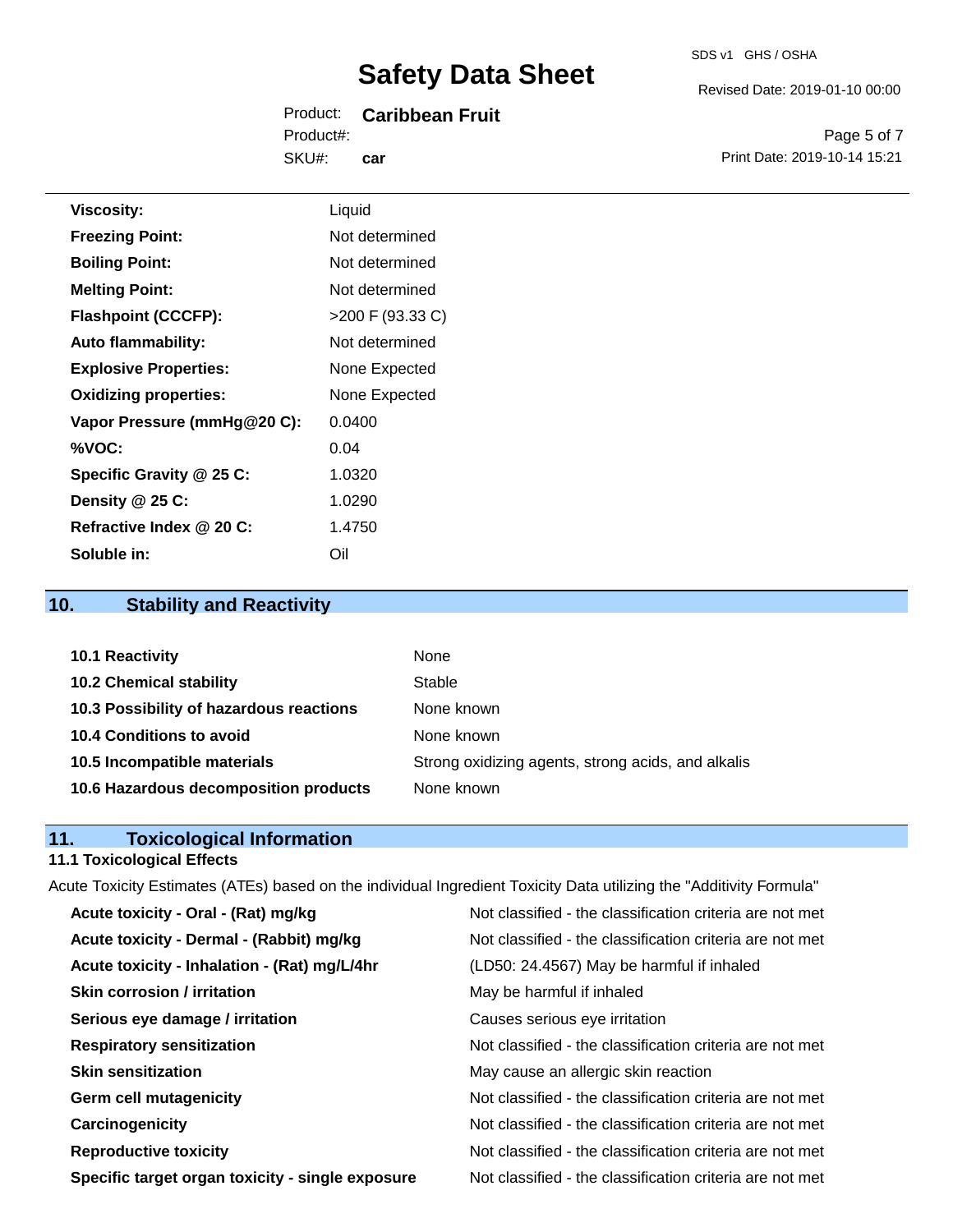SDS v1 GHS / OSHA

| Revised Date: 2019-01-10 00:00 |  |
|--------------------------------|--|
|                                |  |

|     |                                                    | Product:  | <b>Caribbean Fruit</b> |                                                          |
|-----|----------------------------------------------------|-----------|------------------------|----------------------------------------------------------|
|     |                                                    | Product#: |                        | Page 6 of 7                                              |
|     |                                                    | SKU#:     | car                    | Print Date: 2019-10-14 15:21                             |
|     | Specific target organ toxicity - repeated exposure |           |                        | Not classified - the classification criteria are not met |
|     | <b>Aspiration hazard</b>                           |           |                        | Not classified - the classification criteria are not met |
| 12. | <b>Ecological Information</b>                      |           |                        |                                                          |
|     | 12.1 Toxicity                                      |           |                        |                                                          |
|     | <b>Acute acquatic toxicity</b>                     |           |                        | Toxic to aquatic life                                    |
|     | <b>Chronic acquatic toxicity</b>                   |           |                        | Harmful to aquatic life with long lasting effects        |
|     | <b>Toxicity Data on soil</b>                       |           |                        | no data available                                        |
|     | <b>Toxicity on other organisms</b>                 |           |                        | no data available                                        |
|     | 12.2 Persistence and degradability                 |           |                        | no data available                                        |
|     | 12.3 Bioaccumulative potential                     |           |                        | no data available                                        |
|     | 12.4 Mobility in soil                              |           |                        | no data available                                        |
|     |                                                    |           |                        |                                                          |

**12.5 Other adverse effects no data available no data available** 

## **13. Disposal Conditions**

#### **13.1 Waste treatment methods**

Do not allow product to reach sewage systems. Dispose of in accordance with all local and national regulations. Send to a licensed waste management company.The product should not be allowed to enter drains, water courses or the soil. Do not contaminate ponds, waterways or ditches with chemical or used container.

### **14. Transport Information**

| <b>Marine Pollutant</b>                  | No |                                     |                                     |                 |        |
|------------------------------------------|----|-------------------------------------|-------------------------------------|-----------------|--------|
| Regulator                                |    | <b>Class</b>                        | <b>Pack Group</b>                   | <b>Sub Risk</b> | UN-nr. |
| U.S. DOT (Non-Bulk)                      |    |                                     | Not Regulated - Not Dangerous Goods |                 |        |
| <b>Chemicals NOI</b>                     |    |                                     |                                     |                 |        |
| <b>ADR/RID (International Road/Rail)</b> |    | Not Regulated - Not Dangerous Goods |                                     |                 |        |
| <b>Chemicals NOI</b>                     |    |                                     |                                     |                 |        |
| <b>IATA (Air Cargo)</b>                  |    |                                     | Not Regulated - Not Dangerous Goods |                 |        |
| Chemicals NOI                            |    |                                     |                                     |                 |        |
| <b>IMDG (Sea)</b>                        |    |                                     | Not Regulated - Not Dangerous Goods |                 |        |
| <b>Chemicals NOI</b>                     |    |                                     |                                     |                 |        |
|                                          |    |                                     |                                     |                 |        |

### **15. Regulatory Information**

### **U.S. Federal Regulations**

84-66-2 201-550-6 50 - 60 % Diethyl phthalate

**TSCA (Toxic Substance Control Act)** All components of the substance/mixture are listed or exempt

**40 CFR(EPCRA, SARA, CERCLA and CAA)** This product contains the following components:

## **U.S. State Regulations**